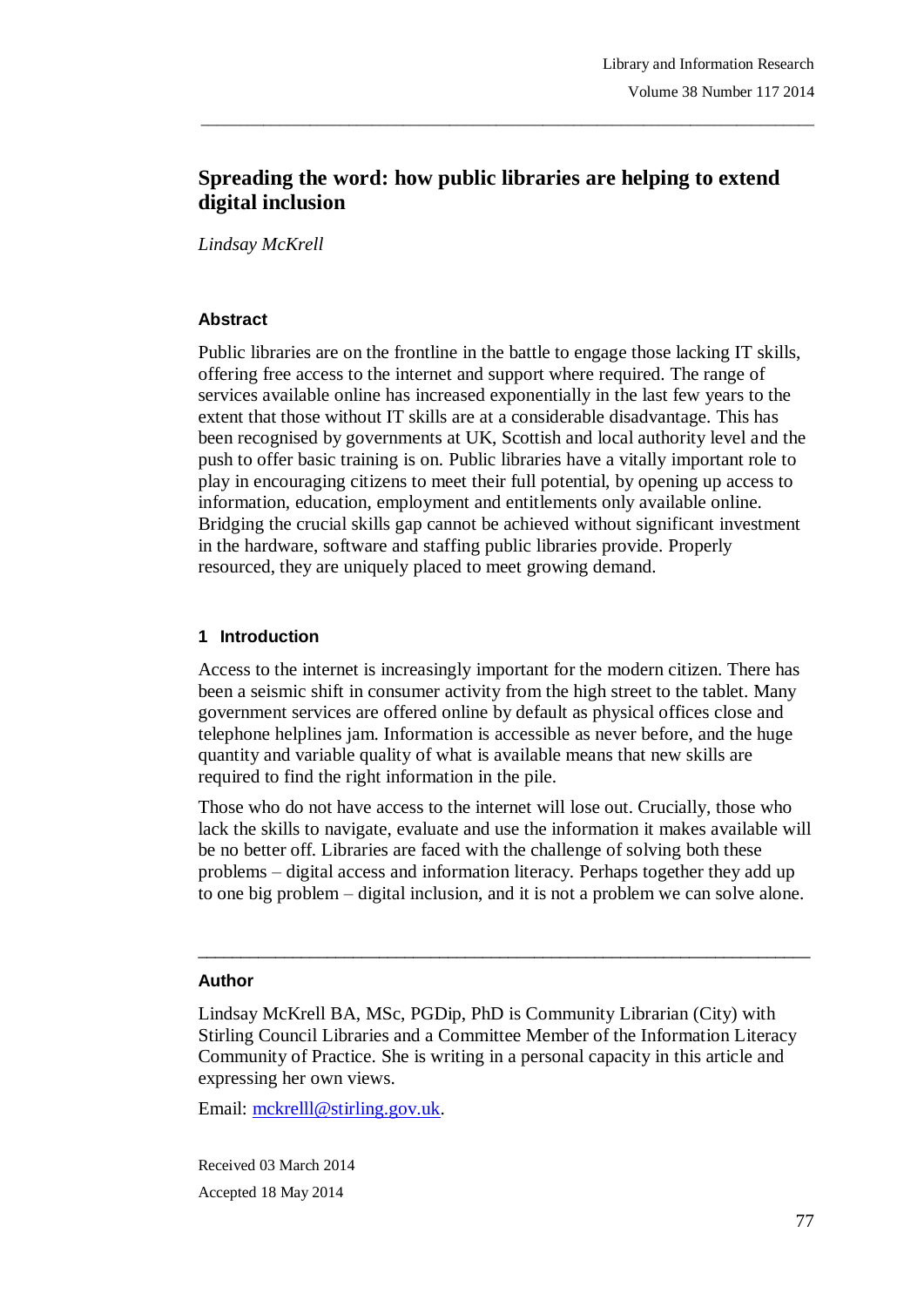## **2 Scottish Library and Information Council (SLIC)**

The Scottish Library and Information Council (SLIC) is the advisory body to the Scottish Government on library matters and has been working to ensure libraries are represented in the national digital strategy. It has worked closely with the Digital Participation Team in the Scottish Government's Digital Directorate and has been awarded funding for two projects in the last year.

\_\_\_\_\_\_\_\_\_\_\_\_\_\_\_\_\_\_\_\_\_\_\_\_\_\_\_\_\_\_\_\_\_\_\_\_\_\_\_\_\_\_\_\_\_\_\_\_\_\_\_\_\_\_\_\_\_\_\_\_\_\_\_\_\_\_\_\_\_\_\_\_\_\_\_\_\_\_\_

The first of these is an online resource to map PC access and training opportunities in libraries. Members of the public will be able to search the Digital Scotland database by postcode to see what computer classes are available in their area and these courses will be promoted.

The second project funded a temporary Digital Project Officer for libraries, working between SLIC and the Scottish Government. Lynne Swan was appointed to this role.

Lynn conducted a review of digital learning opportunities in Scottish public libraries and produced a major report outlining basic internet course availability. She identified the need for resources and training to extend this work. The Landscape paper *Scottish Libraries – supporting digital participation* (SLIC, 2013) was approved by the Heads of Public Library Services in Scotland and will shape future work.

In line with the report's recommendations, SLIC aims to produce proposals for a more consistent Scottish libraries offer for computer courses and a national training programme for staff. It has also identified a Digital Champion for each local library service to liaise and assist with delivering these initiatives.

I am the Digital Champion for Stirling Council Libraries and Archives and attended the Inaugural Meeting of the Scottish Libraries Digital Participation Group in October 2013.

# **3 Scottish Libraries Digital Participation Group**

At the first meeting of this group we heard the Scottish Government's vision of Digital Participation from a member of the Digital Directorate. Moira Methven, interim Chief Executive at SLIC, highlighted the digital divide in Scotland, where 22% of the Scottish population are not internet users. Gillian Hanlon, also of SLIC, spoke about the mapping exercise gathering data for the online database and Lynne Swan introduced the SLIC Landscape paper.

In setting the scene, Lynne highlighted pressure from Government to extend digital participation. This includes the UK Government's *Digital by Default* programme aiming to transform 25 key services and the introduction of Universal Credit, which will require claims to be made online. Libraries are already feeling increased demand from jobseekers required to use the Universal Jobmatch site. The rollout of Universal Credit will bring in a whole new range of customers who lack confidence using IT. They will have to complete lengthy benefit claim forms to access the money they are entitled to and this could be a stressful experience for staff and users alike.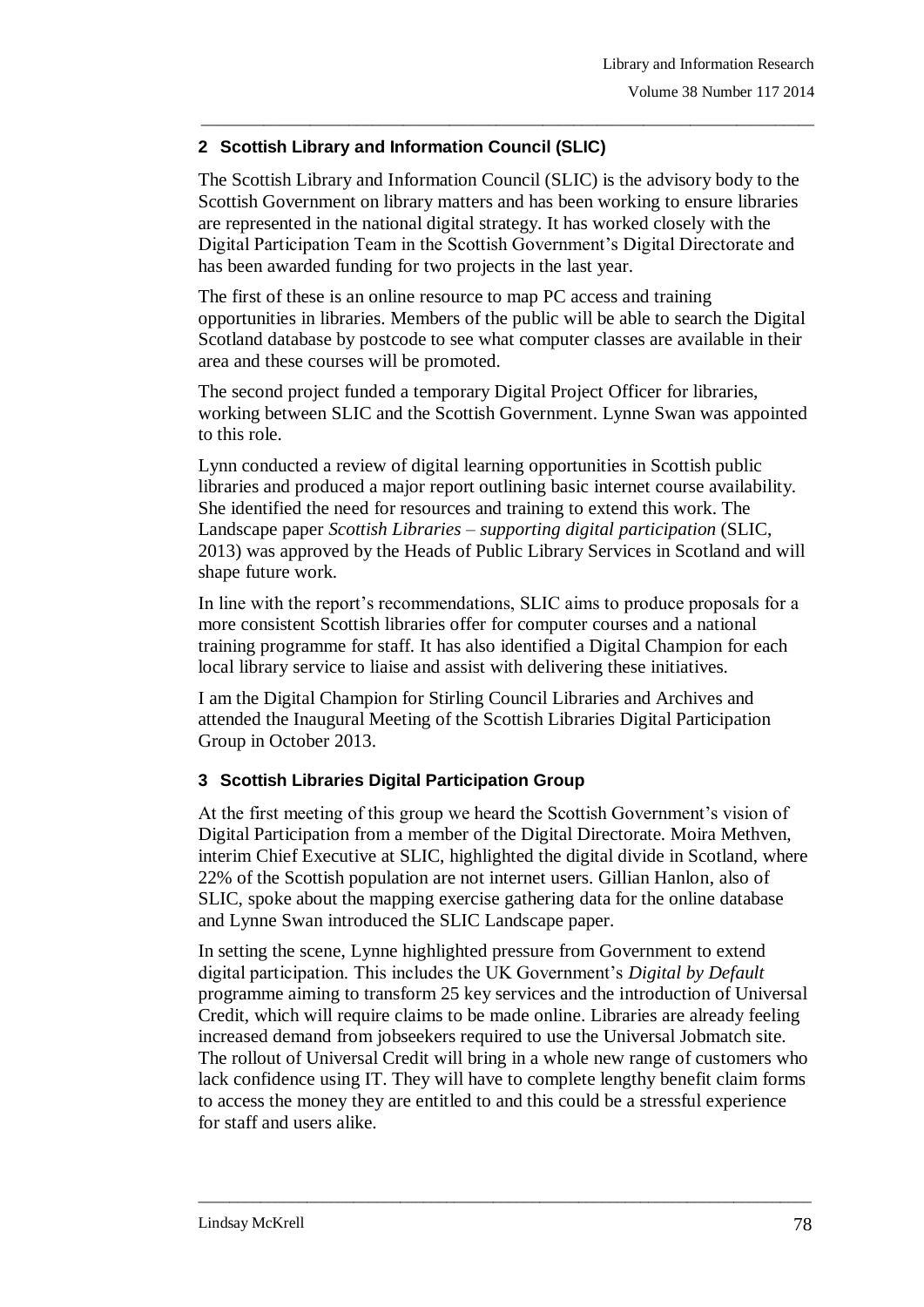The Scottish Government plans to widen its delivery of public services by adopting a "digital first" service design which means that public sector organisations will deliver online everything that can be delivered online – Stirling Council has a Channel Shift programme which will implement this change.

\_\_\_\_\_\_\_\_\_\_\_\_\_\_\_\_\_\_\_\_\_\_\_\_\_\_\_\_\_\_\_\_\_\_\_\_\_\_\_\_\_\_\_\_\_\_\_\_\_\_\_\_\_\_\_\_\_\_\_\_\_\_\_\_\_\_\_\_\_\_\_\_\_\_\_\_\_\_\_

Added to pressure from Government at all levels is the increasing demand from employers for candidates to have IT skills, and the growing expectation that applications should be completed online.

In 2000, faced with a similar surge in demand, a £100 million People's Network programme equipped public libraries throughout the UK with computers and internet connections and £20 million was spent training library staff. However, no further funding has emerged to replace ailing PCs or refresh training to keep pace with changes in ICT and the Network is feeling the strain. There also needs to be investment in new devices, tablets and smart phones, and moves to include these in training for staff and public.

There has been smaller scale finance for innovation since then. The Scottish Government Public Library Improvement Fund (PLIF) is a £500,000 per annum fund managed by SLIC which aims to encourage service development in local authorities. This funding has resulted in examples of good practice which were presented in SLIC (2013) at the meeting, and it is worth mentioning a few of them here:

- Clackmannanshire has an online work club. The Library ICT tutor worked with JobCentre Plus to develop an ICT skills programme for the unemployed and those looking for volunteering opportunities.
- Inverclyde have developed online workforce training on newer technologies and social media following a staff skills survey and this has been very well received.
- Glasgow Libraries manage a range of ICT courses from beginners' level to the European Computer Driving Licence (ECDL). They have 15 dedicated tutors and test centres available and also work closely with JobCentre Plus and local housing associations. They offer a three-hour crash course for jobseekers, including an introduction to mouse and keyboard, creating an e-mail address and completing the online form in Universal Jobmatch.

There were 36 Public Library Quality Improvement Matrix (PLQIM) funded projects related to digital participation and it is hoped these will be further reviewed and used to share best practice.

Presentations on the day and discussion on the floor found common ground and few surprises. The problems identified included:

- Large numbers of the population lacking PC access;
- Great expectations from Government;
- Employers recruiting exclusively online;
- Unemployed and benefit claimants needing to apply online and lacking the skills to do so;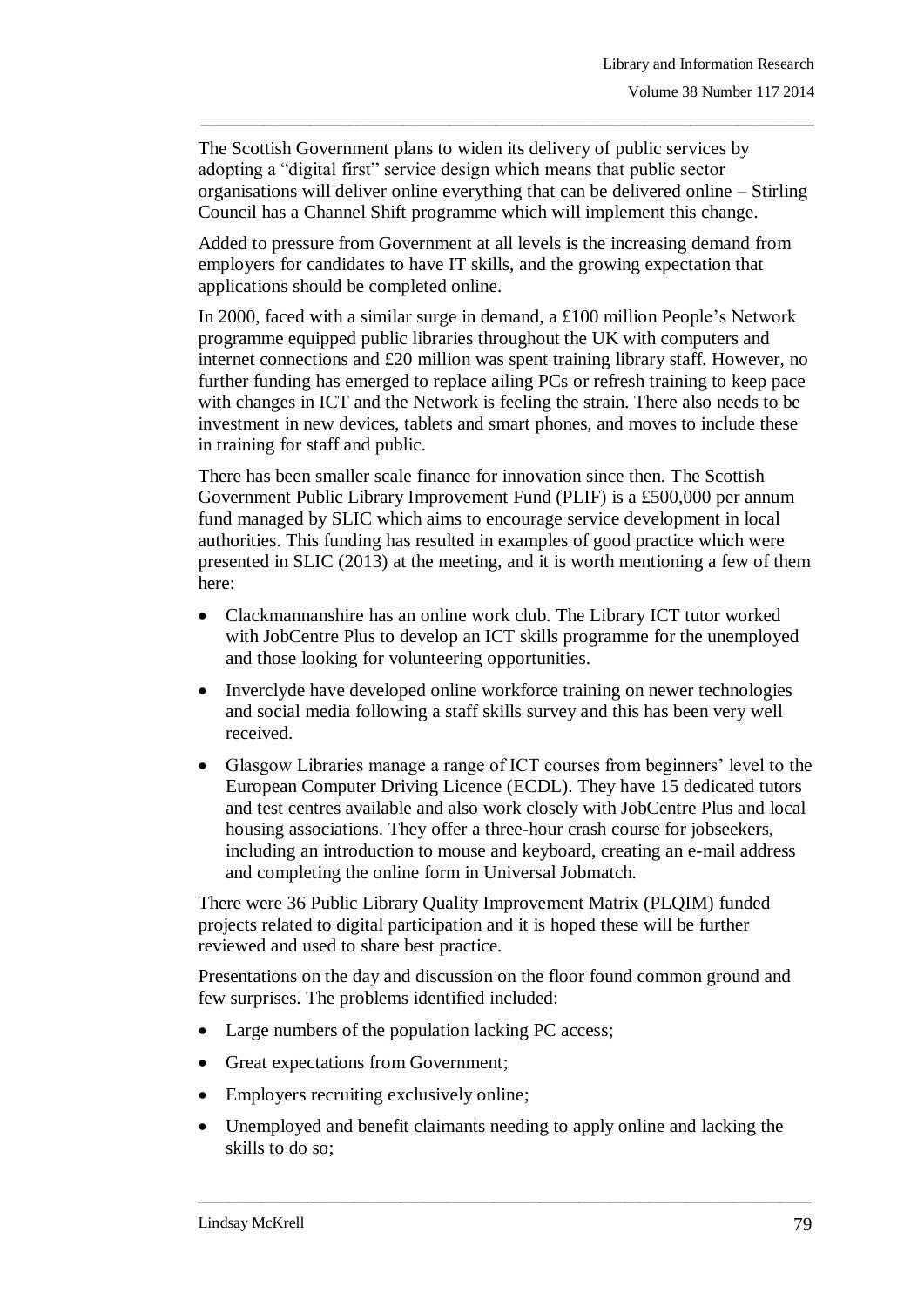- Crumbling IT infrastructure hardware and software out of date, poor connectivity;
- Lack of staff resource to meet demand;
- A need for new training programmes to increase staff confidence in accessing services online and through different devices.

\_\_\_\_\_\_\_\_\_\_\_\_\_\_\_\_\_\_\_\_\_\_\_\_\_\_\_\_\_\_\_\_\_\_\_\_\_\_\_\_\_\_\_\_\_\_\_\_\_\_\_\_\_\_\_\_\_\_\_\_\_\_\_\_\_\_\_\_\_\_\_\_\_\_\_\_\_\_\_

### **4 Local level - a Stirling Solution?**

Stirling's Community Planning Partnership hosts an interagency Digital Inclusion group as part of a wider Tackling Poverty workstream. This includes:

- representatives from Stirling Council such as:
	- o Adult Learning Team;
	- o Community Engagement;
	- o Community Planning and Regeneration;
	- o Housing;
	- o Employability;
	- o Social Services.
- national agencies such as:
	- o JobCentre Plus / Department of Work and Pensions (DWP);
	- o Citizens Advice Bureau (CAB);
	- o Skills Development Scotland;
	- o Shelter.
- local bodies such as:
	- o Stirling Voluntary Enterprise;
	- o Council on Disability;
	- o Forth Valley College;
	- o Paragon Housing;
	- o Cultenhove Opportunities Partnership;
	- o Raploch Community Enterprise;
	- o Raploch Community Partnership
	- o ACE Cornton.

This seems to be a huge array of organisations but the reality is that all of our users are affected by Welfare Reform and the shift to digital by default. I and my colleague Victoria McAra, who is Community Librarian for the Rural Libraries in Stirling, attend this group.

In a similar approach to the Digital Participation Group at national level, this local group has mapped what provision already exists, starting with PCs themselves.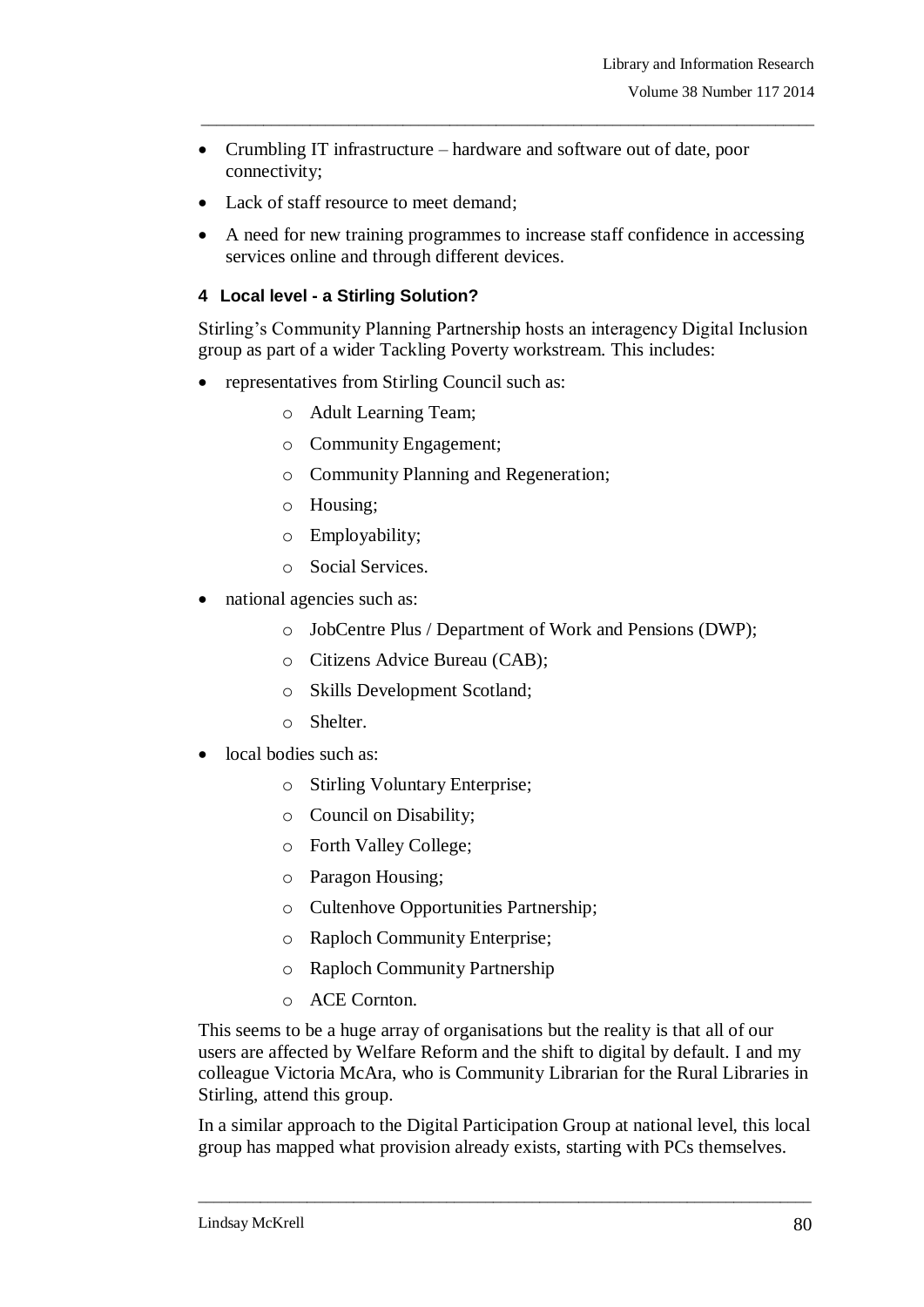Libraries emerged as the largest provider here with over 100 PCs spread across an extensive and geographically diverse area. As in the national group, meetings revealed a wide variety of training offered by different organisations, and again, there is a challenge to inform all involved, staff and users, about what is available. A sub-group is now working on a basic leaflet with signposting information which Libraries will design and circulate, as well as a Council webpage with links to all relevant organisations.

\_\_\_\_\_\_\_\_\_\_\_\_\_\_\_\_\_\_\_\_\_\_\_\_\_\_\_\_\_\_\_\_\_\_\_\_\_\_\_\_\_\_\_\_\_\_\_\_\_\_\_\_\_\_\_\_\_\_\_\_\_\_\_\_\_\_\_\_\_\_\_\_\_\_\_\_\_\_\_

New services have been set up in response to demand, often on a partnership basis. So the Adult Learning Team now offers a literacy support group and an English for Speakers of Other Languages (ESOL) group, both meeting at the Job Centre on a weekly basis and helping jobseekers with particular needs. Libraries can refer people to these.

All partners expressed similar concerns to those mentioned at the Glasgow meeting, chiefly increased demand, ageing PCs and the need for basic IT training to allow people to access government sites and create their own accounts. Jobcentre Plus do not have an official policy of referring people to libraries, their practice is to assess the IT skills of each new client they take on and offer training if required. Somehow, people keep turning up in libraries saying they have been referred.

Many Stirling Libraries have one member of staff and a high proportion of Community Library Officers work only the hours their library is open. The business of running the library means they do not always have time to deliver one to one training. Offering help and meeting other demands can be a challenge.

We have established a weekly drop-in with an Adviser from JobCentre Plus in attendance at Bannockburn Library, which has experienced the greatest demand for help, and this has worked well. In addition:

- We have advertised for volunteers and are recruiting them now;
- We are continuing the partnership work we have always done;
- A weekly Jobclub is delivered by the CAB at Cowie and Plean Libraries;
- A new Jobclub with advice surgery is starting fortnightly in Callander Library;
- Computing for Employability classes at Central and Bannockburn;
- Regular Flexible learning sessions are supported by Forth Valley College who will help people set up e-mail accounts on request;
- Computer classes from basic to advanced are provided by the Adult Learning Team.

In the Stirling area, there are large numbers of computers available in projects in Raploch and Cornton as well as those in libraries. The training and help available in each centre are slightly different.

Stirling Libraries have recently been approached by Stirling Voluntary Enterprise (SVE). SVE is leading a bid with JobCentre Plus for Flexible Support Funding to organise basic level IT courses aimed at the unemployed. The Flexible Support Fund is money administered by Job Centre Plus (JCP) to help reduce barriers to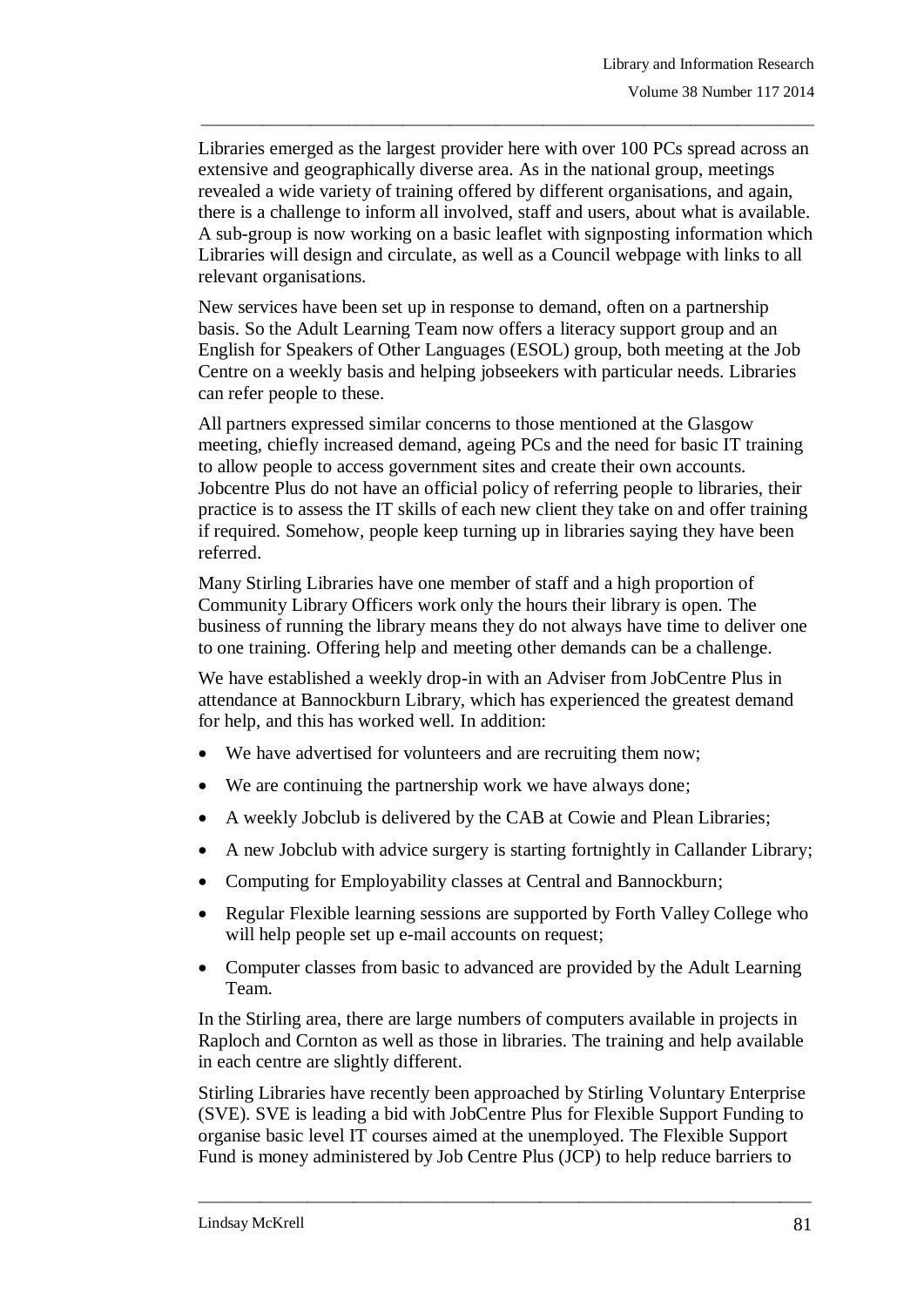people accessing employment. While this can be applied for by individual JCP customers for help with costs such as travel to interviews, a partnerships element can be awarded to organisations who want to run programmes in partnership with JCP to support Jobcentre customers either to get into work or to become closer to the labour market. Partners in Raploch and Cornton and Forth Valley College are also involved. As well as basic computing, learners will be helped with selfdevelopment and confidence building. They will be given the chance to produce CVs and will have guaranteed interviews at the end of their course. This is very much based on the model in Clackmannan mentioned earlier in this paper. The courses will be voluntary for participants and will be offered in libraries and other venues.

\_\_\_\_\_\_\_\_\_\_\_\_\_\_\_\_\_\_\_\_\_\_\_\_\_\_\_\_\_\_\_\_\_\_\_\_\_\_\_\_\_\_\_\_\_\_\_\_\_\_\_\_\_\_\_\_\_\_\_\_\_\_\_\_\_\_\_\_\_\_\_\_\_\_\_\_\_\_\_

Stirling CAB is keen to offer financial inclusion as part of the offer. This would include money advice, help with fuel poverty and debt and the opportunity to join a credit union.

Prospects look good and if funding is approved, 24 courses will run throughout the Stirling Council area for ten months from the end of March. Almost three hundred people would have access to this training. Drop-in help could be offered in addition to this and all agencies involved would increase signposting to colleges and volunteering opportunities.

Stirling does not have a dedicated ICT tutor in the way that Clackmannan does and therefore cannot offer to deliver training, but we are keen to be involved in a well-organised project reaching all parts of the Council area.

# **5 A core offer?**

The model outlined above might not be possible for everyone, and might not work for some. It arose from the local Digital Inclusion group in Stirling which has been through a similar process to the Digital Participation Group organised by SLIC. We began by mapping our resources and then developed a plan for how best to use them. A history of working in partnership has helped this along.

Partnership working is key, because as outlined at the start of this paper, we cannot foster digital inclusion alone. Public libraries have a long and proud tradition of working in partnership with other statutory, voluntary and community-based organisations, and it is the secret of our success. This work pools expertise and clientele and avoids duplication. But it does come in different shapes, and each library service will work successfully with different partners.

SLIC's Landscape Paper argues for a "core/consistent Scottish libraries offer for basic Internet training provision" (SLIC, 2013). It outlines the wide range of models operating currently. Some services employ ICT tutors, many do not. Some work in partnership with local colleges, others with JobCentre Plus. Funding and facilities differ hugely. Is it possible to create a national minimum standard of provision given the variety of resources and ways of working outlined above? Basic internet training is being offered in some way in all library authorities, which must be a positive in itself. An injection of funding would increase the offer across the board.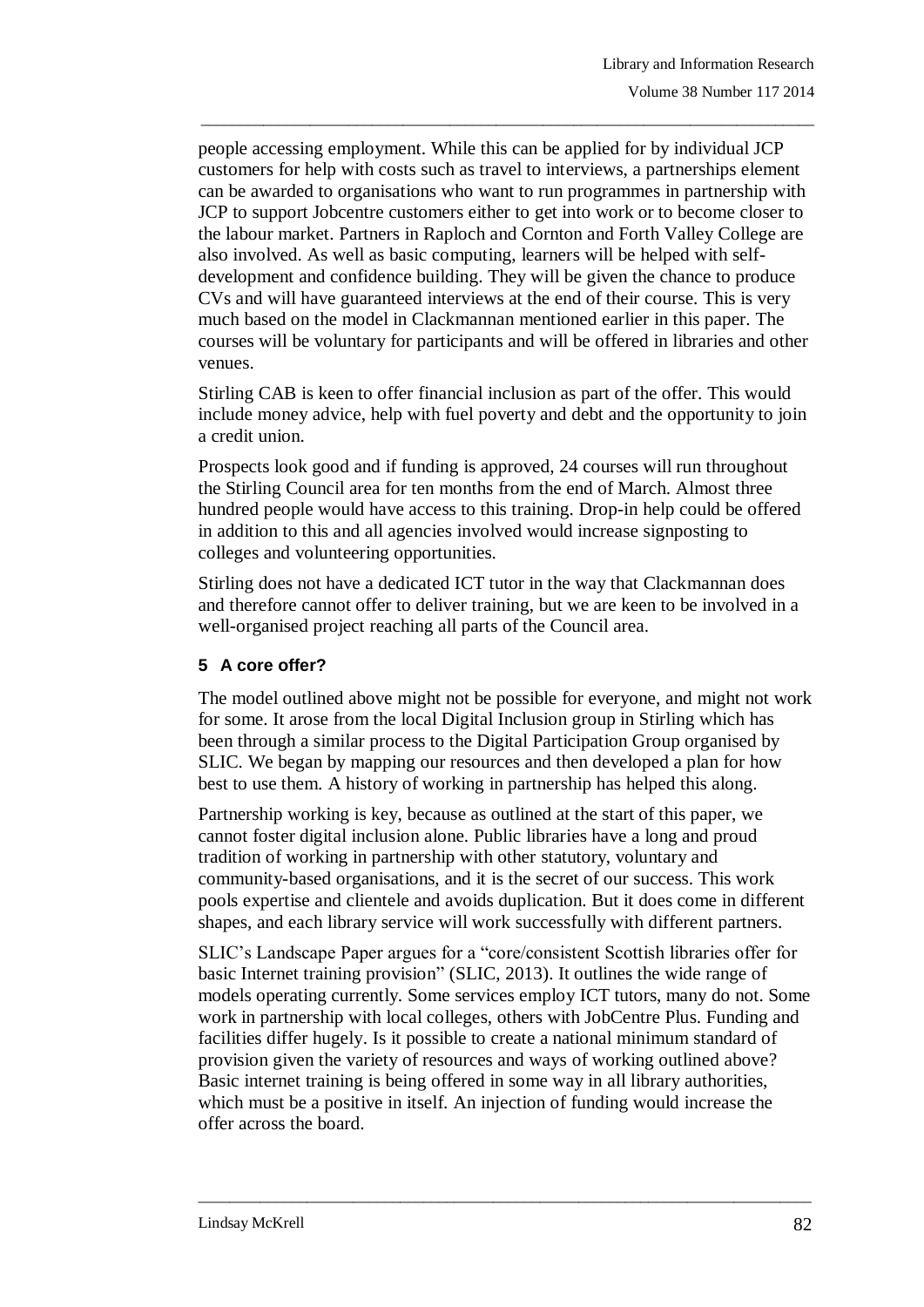The problems of ageing PC infrastructure and connectivity have been emphasised above. Further problems are posed by budget pressures in many local authorities. In some cases these have resulted in reduced staffing levels and cuts to opening hours. While the spirit is willing, the body is weak. What a difference it would make if funding could support an ICT/tutor co-ordinator in every authority. How incredible would it be to have replacement PCs, fit-for-purpose software and new devices to spread the word about the internet and all it offers? Imagine what we could achieve with funds for relief staffing so that library staff could spend time helping local people in their libraries without having to worry about queues at the desk?

\_\_\_\_\_\_\_\_\_\_\_\_\_\_\_\_\_\_\_\_\_\_\_\_\_\_\_\_\_\_\_\_\_\_\_\_\_\_\_\_\_\_\_\_\_\_\_\_\_\_\_\_\_\_\_\_\_\_\_\_\_\_\_\_\_\_\_\_\_\_\_\_\_\_\_\_\_\_\_

The team of Digital Champions can do a great deal to coordinate new initiatives and communicate what happens in their area. That will improve what we can provide overall. However, a unified model could not be achieved without significant central funding.

### **6 The POW Factor**

The UK and Scottish Governments might decide that such funding would bring returns. Public libraries are uniquely placed to increase digital inclusion. They have the POW Factor – the Potential, Opportunity and Workforce to can get results:

- Potential:
	- o There are over 500 public library branches across Scotland as well as mobile libraries;
	- o Sometimes a library is the only Council service present in a community;
	- o They are seen as safe, neutral places to go for information, leisure and learning;
	- o PC access is free and most authorities offer free wifi too;
	- o There is a great willingness from libraries to meet demands for help and to adapt to the new pressures as best we can:
	- o Libraries working in partnership can offer a mix of skills, venues and resources to suit all circumstances.
- Opportunity:
	- o Changes to welfare reform and the move to digital by default will result in a whole new range of people coming through our doors. This is our chance to recruit them as library users and as learners. Some people who come in to get an e-mail account leave with a library card and a list of courses they can follow up. Many will return to use computers and ask for help;
	- o Libraries are increasingly co-located with other Council services, GP practices, tourist information or advice services. New people coming in represent an opportunity for these services too and